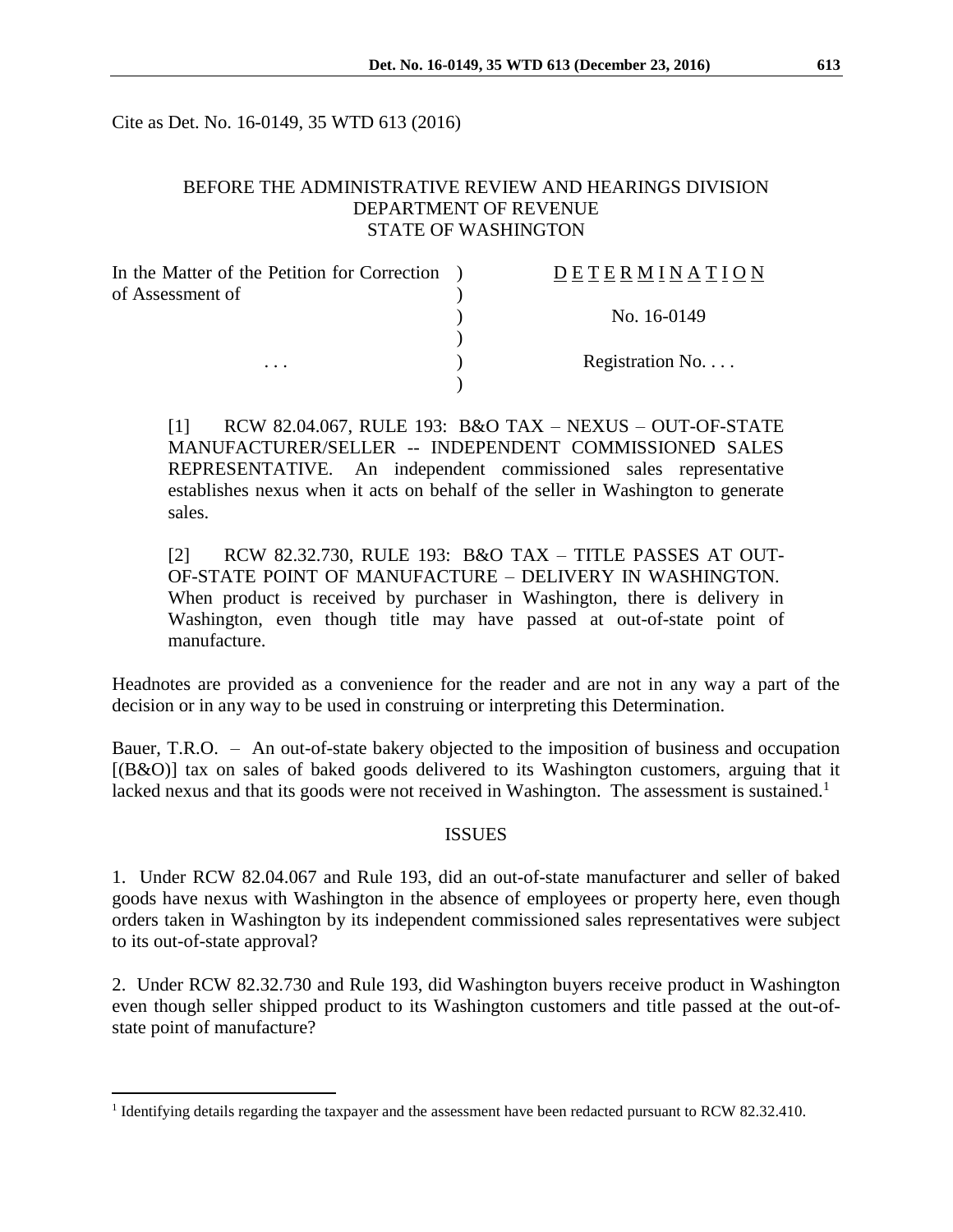### FINDINGS OF FACT

[Taxpayer] manufactures and sells baked goods such as pastries, croissants, and fast food cakes to retailers throughout the country. It runs its bakery operation [out-of-state], and has also opened a facility [out-of-state]. Taxpayer ships its goods by common carrier directly from either of these locations to its customers, including those in the state of Washington. Taxpayer [states that it] had no employees in Washington during the audit period, and neither owned nor rented property here.

Taxpayer contracts with independent commissioned sales representatives to broker sales of Taxpayer's products in this state. Taxpayer provided a copy of its contract with [Sales Company], a commissioned sales company in Washington that brokered sales in a territory that included the state of Washington. Taxpayer's contract requires [Sales Company] to enter Washington in order to "generate," "obtain," and "negotiate" sales of Taxpayer's products in this state. Orders solicited by [Sales Company] must be sent to the Taxpayer for approval.

The Compliance Division (Compliance) of the Department of Revenue (Department) issued the above-referenced estimated assessment on April 13, 2015, for the period January 1, 2011 through December 31, 2014 (audit period), in the total amount of \$..., which amount included penalties and interest. Taxpayer appealed that assessment on May 13, 2015.

After the teleconference in this matter, Taxpayer provided a complete list of sales by all of its representatives in Washington during the audit period. Based on the sales figures that Taxpayer provided, Compliance issued an amended audit assessment on January 7, 2016, as follows:

| $\$\ldots$   | Wholesaling B&O Tax                               |
|--------------|---------------------------------------------------|
| $\cdots$     | Litter Tax                                        |
| $\cdots$     | <b>Total Debit</b>                                |
| $\cdots$     | <b>Delinquent Penalty</b>                         |
|              | Interest                                          |
| $\cdots$     | 5% Assessment Penalty (Substantial Underpayment)  |
| $\cdot$      | Additional Interest from 05-14-2015 to 02-08-2016 |
| $\mathbb{S}$ | <b>Total Assessed</b>                             |

The assessment has not been paid.

#### ANALYSIS

Washington imposes the B&O tax on every person with a substantial nexus with this state for the act or privilege of engaging in business activities in Washington. RCW 82.04.220. The tax is measured by applying particular rates against the value of products, gross proceeds of sales, or gross income of the business as the case may be. RCW 82.04.220. The gross proceeds from the sale of tangible personal property to consumers in this state at wholesale are taxable under the wholesaling classification of the B&O tax. RCW 82.04.270.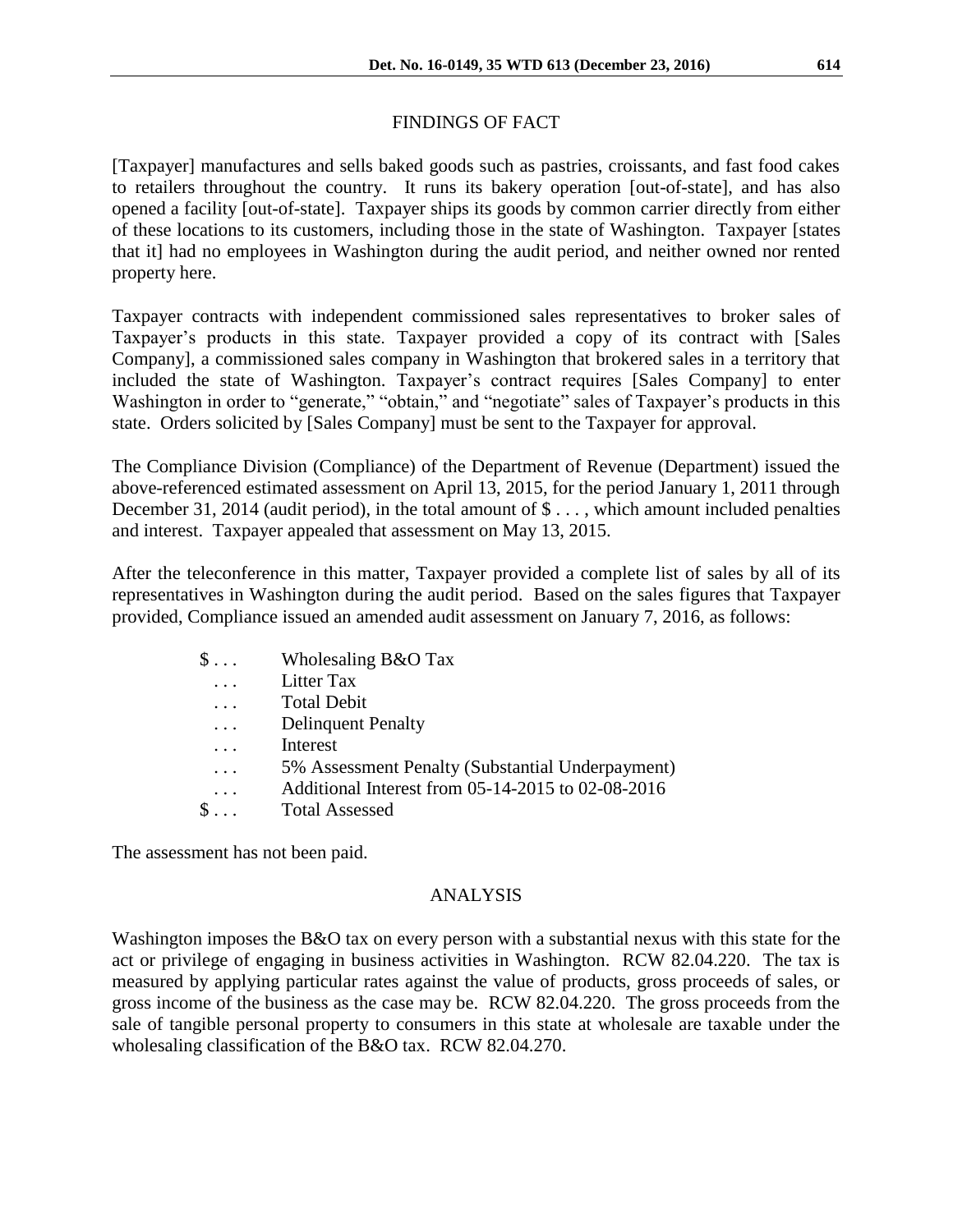WAC 458-20-193 (Rule 193) explains Washington's B&O tax application to interstate sales of tangible personal property. Rule 193(1)(a) explains:

This rule explains the application of the business and occupation  $(B&O)$  and retail sales taxes to interstate sales of tangible personal property. In general, Washington imposes its B&O and retail sales taxes on sales of tangible personal property if the seller has nexus with Washington and the sale occurs in Washington.

Thus, in order for Washington to tax an inbound sale, the seller must first have nexus with Washington, and secondly, the sale must be sourced to Washington.

Nexus. The version of RCW 82.04.067(6) (2010) that was in effect during the audit period codified the Department's long standing position on nexus, stating in pertinent part:<sup>2</sup>

. . . For purposes of the taxes imposed under this chapter on any activity not included in the definition of apportionable activities in RCW 82.04.460, a person is deemed to have a substantial nexus with this state if the person has a physical presence in this state, which need only be demonstrably more than a slightest presence. For purposes of this subsection, a person is physically present in this state if the person has property or employees in this state. A person is also physically present in this state if the person, either directly or through an agent or other representative, engages in activities in this state that are significantly associated with the person's ability to establish or maintain a market for its products in this state.

With respect to the duty to collect retail sales tax or use tax, courts have held that "substantial" nexus" includes a requirement of some physical presence (more than the "slightest presence") in the state. *Quill Corp. v. North Dakota*, 504 U.S. 298 (1992). In Det. No. 96-144, 16 WTD 201 (1996), we concluded that, once the activities of a company go beyond purely mail order activities, and it has demonstrably more than the slightest presence in the state, substantial nexus is established. Nexus may be established through the activities of the seller's employees or independent contractor representatives. Rule 193(102); *Scripto, Inc. v. Carson*, 362 U.S. 207 (1960); *Tyler Pipe Industries, Inc. v. Dep't of Revenue*, 483 U.S. 232 (1987). The Washington Supreme Court recently affirmed this in *Lamtec Corp. v. Dep't of Revenue*, 170 Wn.2d 838, 850- 851 (2011), stating in part:

We conclude that to the extent there is a physical presence requirement, it can be satisfied by the presence of activities within the state. It does not require a "presence" in the sense of having a brick and mortar address within the state. We do not see a material difference whether the activities are performed by a staff permanently employed within the state, by independent agents contracted to perform the activity within the state, or persons who travel into the state from without.

 $\overline{a}$ 

<sup>&</sup>lt;sup>2</sup> RCW 82.04.067 was amended, effective September 1, 2015. Under this legislation, wholesale businesses that lack physical presence but exceed the \$267,000 receipts threshold in any calendar year will be subject to B&O tax on wholesale sales in this state.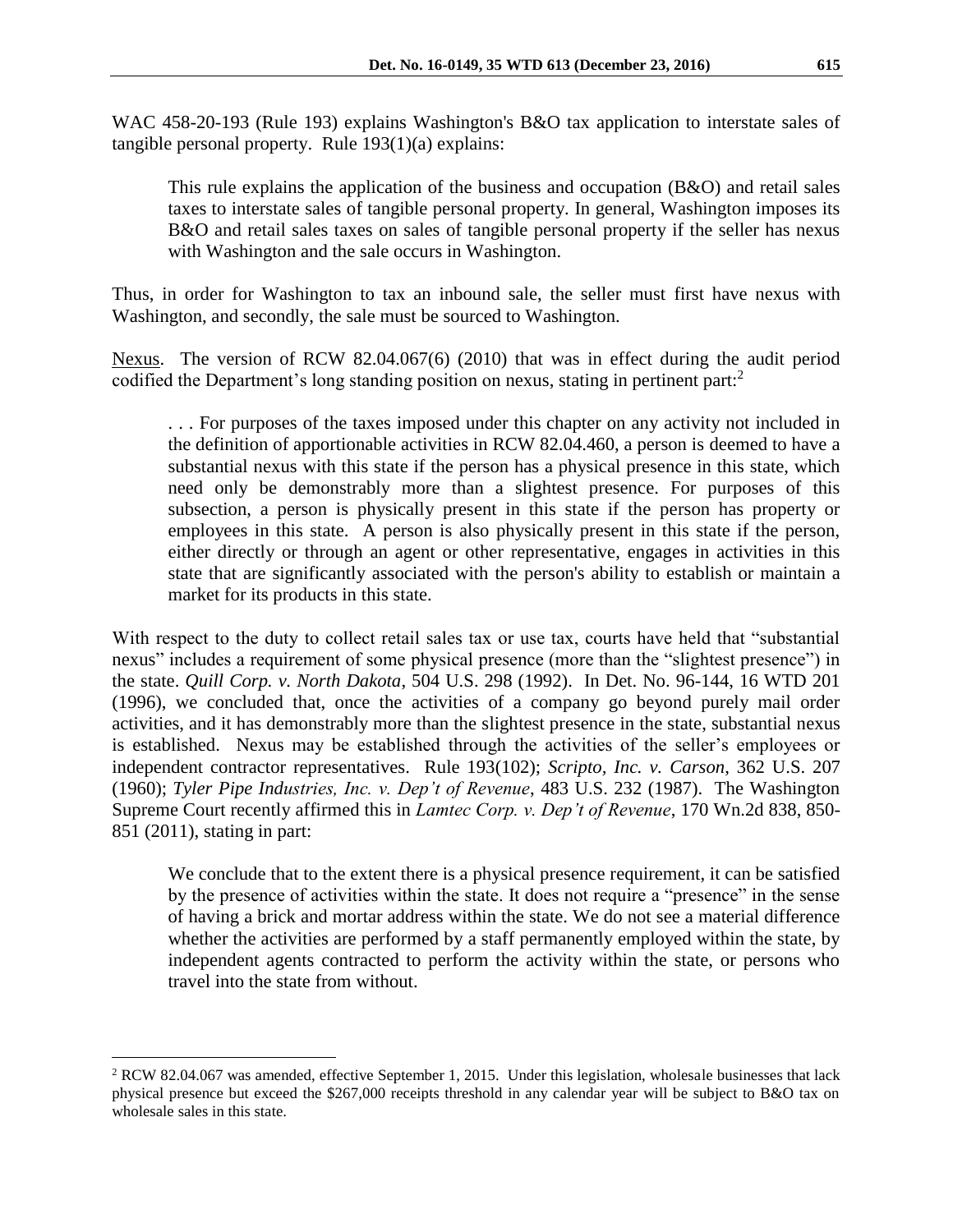Furthermore, it is not necessary for the employee or independent contractor to be engaged in the direct solicitation of orders for nexus purposes. Any activity performed in this state on behalf of the seller that is significantly associated with the seller's ability to establish and maintain a market in this state for the sales establishes nexus over the seller. Rule  $193(102)(a)(iii) \& (d);$ *Standard Pressed Steel Co. v. Dep't of Revenue*, 419 U.S. 560 (1975); *National Geographic Society v. California Bd. of Equalization*, 430 U.S. 551 (1977). For example, in Det. No. 00-098, 22 WTD 151 (2003), we held that an out-of-state computer retailer who contracted with independent service centers to provide warranty service in Washington established nexus for the retailer.

Rule 193 provides:

(102) **Nexus**. . . . [A] person who sells tangible personal property is deemed to have nexus with Washington if the person has a physical presence in this state, which need only be demonstrably more than the slightest presence. RCW 82.04.067(6).

(a) Physical presence. A person is physically present in this state if:

. . . (iii) The person, either directly or through an agent or other representative, engages in activities in this state that are significantly associated with the person's ability to establish or maintain a market for its products in Washington.

. . .

(d) In-state activities. Even if a person does not have property or employees in Washington, the person is physically present in Washington when the person, either directly or through an agent or other representative, engages in activities in this state that are significantly associated with the person's ability to establish or maintain a market for its products in Washington. It is immaterial that the activities that establish nexus are not significantly associated with a particular sale into this state.

For purposes of this rule, the term "agent or other representative" includes an employee, independent contractor, commissioned sales representative, or other person acting either at the direction of or on behalf of another.

A person performing the following nonexclusive list of activities, directly or through an agent or other representative, generally is performing activities that are significantly associated with establishing or maintaining a market for a person's products in this state:

(i) Soliciting sales of goods in Washington;

. . . .

# (103) **Effect of having nexus.**

(a) Retail sales. A person that makes retail sales of tangible personal property and has nexus with Washington is subject to B&O tax on that person's retail sales, and is responsible for collecting and remitting retail sales tax on that person's sales of tangible personal property sourced to Washington, unless a specific exemption applies.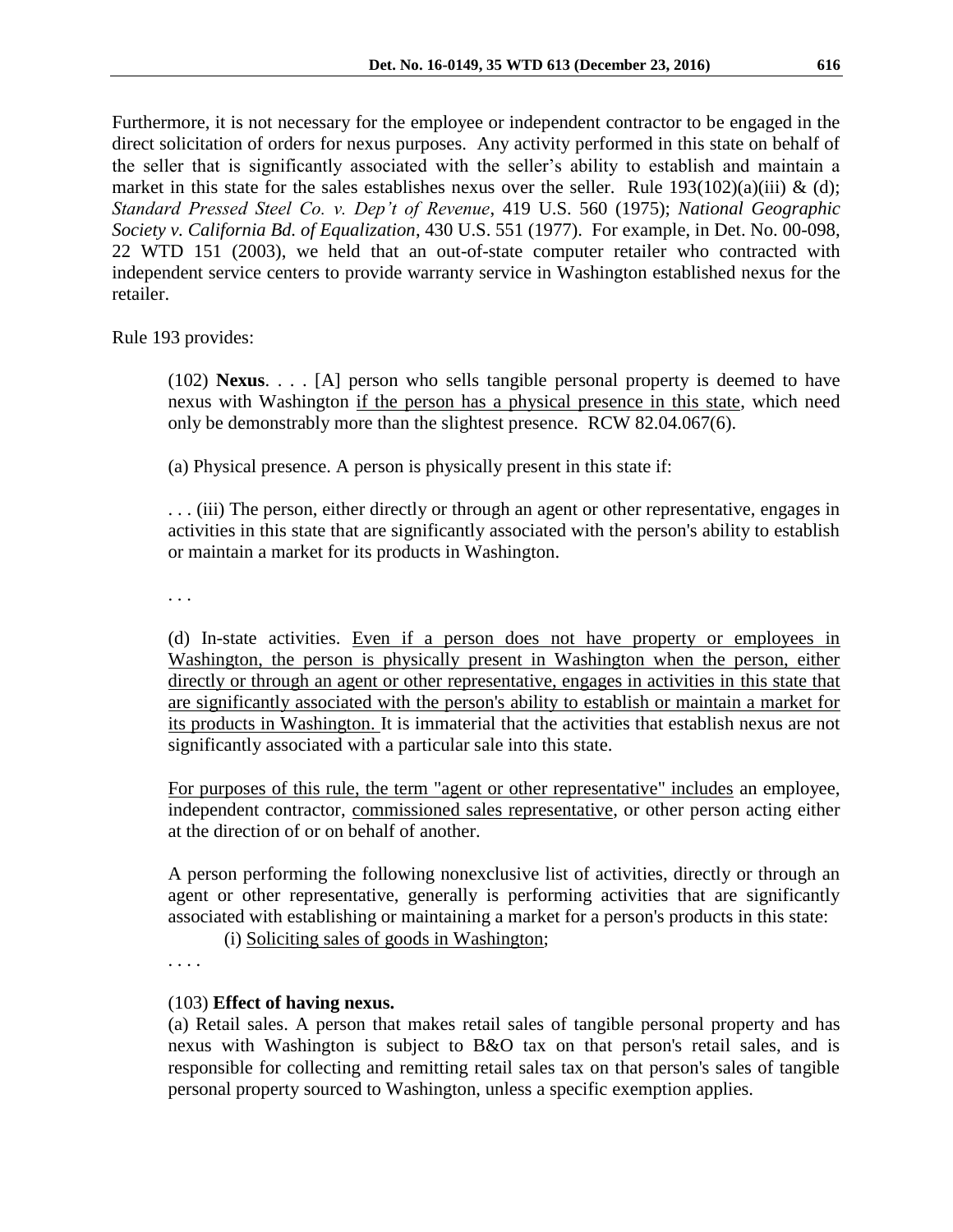(Emphasis added.)

Taxpayer argues that it did not have nexus with Washington because it had no employees or property within the state of Washington. Taxpayer's contract with [Sales Company], however, required [Sales Company] to enter Washington in order to "generate," "obtain," and "negotiate" sales of Taxpayer's products in this state. $3$  In other words, [Sales Company] was "soliciting sales of goods in Washington." The fact that Taxpayer reserved the right to "accept" the terms of all purchase orders at its out-of-state location, does not negate the fact that [Sales Company] was performing – within the state of Washington – significant services to establish and maintain Taxpayer's sales into this state. It was unnecessary that Taxpayer maintain employees or property within Washington for substantial nexus to [be established].

We find that Taxpayer, through its sales representative [Sales Company], had nexus with the state of Washington.

Sourcing of Sales. Rule 193 (202) provides:

(201) **Introduction.** RCW [82.32.730](http://app.leg.wa.gov/RCW/default.aspx?cite=82.32.730) explains how to determine where a sale of tangible personal property occurs based on "sourcing rules" established under the streamlined sales and use tax agreement.

### (202) **Receive and receipt**.

 $\overline{a}$ 

(a) **Definition.** "Receive" and "receipt" mean the purchaser first either taking physical possession of, or having dominion and control over, tangible personal property.

(b) Receipt by a shipping company.

(i) "Receive" and "receipt" do not include possession by a shipping company on behalf of the purchaser, regardless of whether the shipping company has the authority to accept and inspect the goods on behalf of the purchaser.

(ii) A "shipping company" for purposes of this rule means a separate legal entity that ships, transports, or delivers tangible personal property on behalf of another, such as a common carrier, contract carrier, or private carrier either affiliated (e.g., an entity wholly owned by the seller or purchaser) or unaffiliated (e.g., third-party carrier) with the seller or purchaser. A shipping company is not a division or branch of a seller or purchaser that carries out shipping duties for the seller or purchaser, respectively. Whether an entity is a "shipping company" for purposes of this rule applies only to sourcing sales of tangible personal property and does not apply to whether a "shipping company" can create nexus for a seller.

(203) **Sourcing sales of tangible personal property – In general.** The following provisions in this subsection apply to sourcing sales of most items of tangible personal property.

(a) **Business location.** When tangible personal property is received by the purchaser at a business location of the seller, the sale is sourced to that business location.

<sup>3</sup> Paragraphs 1, 2, and 3, Broker Agreement with [Sales Company] dated February 1, 2002.